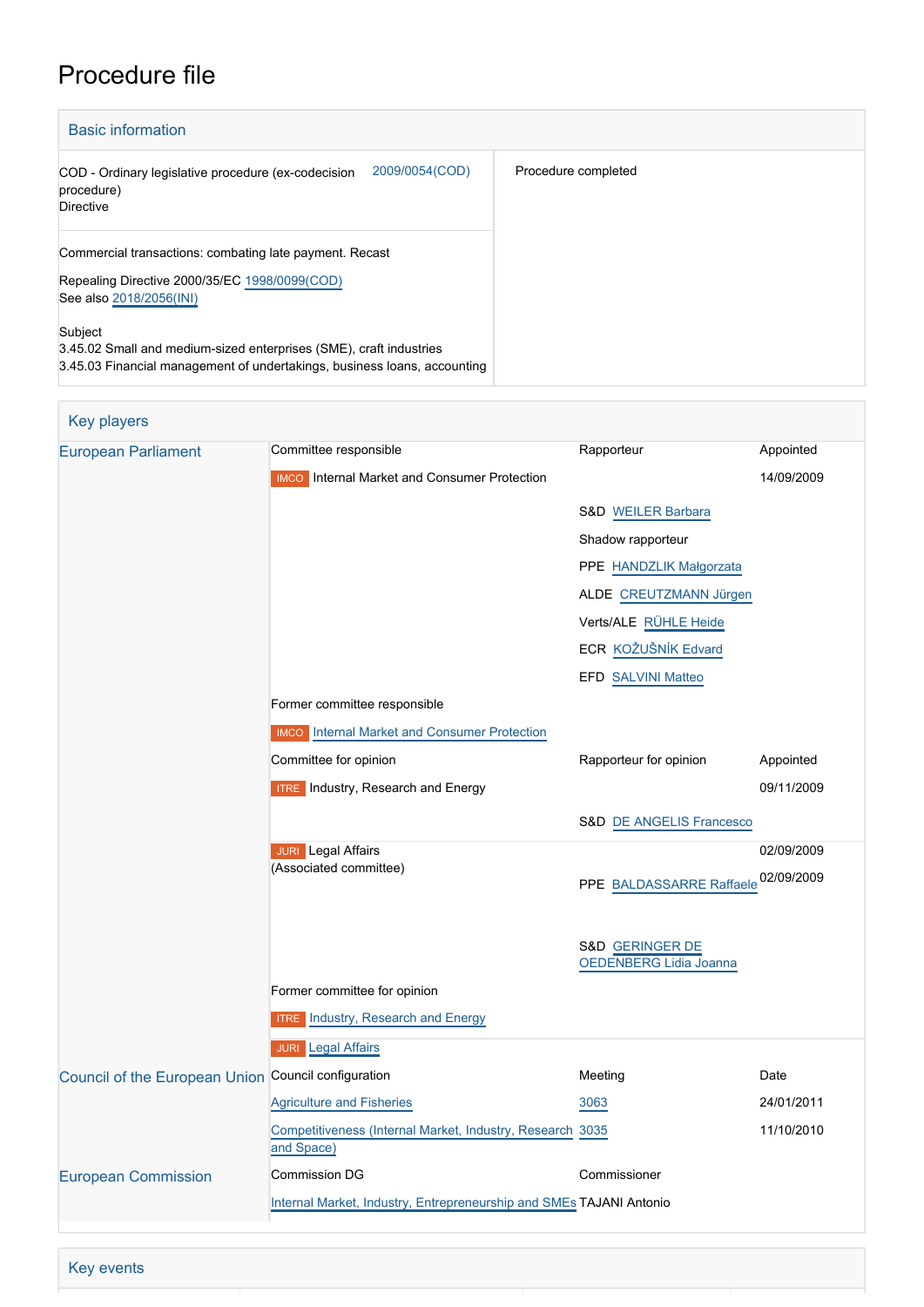| 07/04/2009 | Legislative proposal published                               | COM(2009)0126 | Summary |
|------------|--------------------------------------------------------------|---------------|---------|
| 14/09/2009 | Committee referral announced in<br>Parliament, 1st reading   |               |         |
| 17/12/2009 | Referral to associated committees<br>announced in Parliament |               |         |
| 28/04/2010 | Vote in committee, 1st reading                               |               | Summary |
| 03/05/2010 | Committee report tabled for plenary, 1st<br>reading          | A7-0136/2010  |         |
| 11/10/2010 | Debate in Council                                            | 3035          |         |
| 19/10/2010 | Debate in Parliament                                         |               |         |
| 20/10/2010 | Results of vote in Parliament                                | ≃             |         |
| 20/10/2010 | Decision by Parliament, 1st reading                          | T7-0374/2010  | Summary |
| 24/01/2011 | Act adopted by Council after Parliament's<br>1st reading     |               |         |
| 16/02/2011 | Final act signed                                             |               |         |
| 16/02/2011 | End of procedure in Parliament                               |               |         |
| 23/02/2011 | Final act published in Official Journal                      |               |         |

| <b>Technical information</b> |                                                                          |
|------------------------------|--------------------------------------------------------------------------|
| Procedure reference          | 2009/0054(COD)                                                           |
| Procedure type               | COD - Ordinary legislative procedure (ex-codecision procedure)           |
| Procedure subtype            | Recast                                                                   |
| Legislative instrument       | Directive                                                                |
|                              | Repealing Directive 2000/35/EC 1998/0099(COD)<br>See also 2018/2056(INI) |
| Legal basis                  | Treaty on the Functioning of the EU TFEU 114-p1                          |
| Other legal basis            | Rules of Procedure EP 159                                                |
| Stage reached in procedure   | Procedure completed                                                      |
| Committee dossier            | IMCO/7/00289                                                             |

# Documentation gateway

| Legislative proposal                              |             | COM(2009)0126 | 08/04/2009 | EC.        | Summary |
|---------------------------------------------------|-------------|---------------|------------|------------|---------|
| Document attached to the procedure                |             | SEC(2009)0315 | 08/04/2009 | EC.        |         |
| Document attached to the procedure                |             | SEC(2009)0316 | 08/04/2009 | EC.        |         |
| Economic and Social Committee: opinion,<br>report |             | CES1930/2009  | 16/12/2009 | <b>ESC</b> |         |
| Committee draft report                            |             | PE438.475     | 04/02/2010 | EP.        |         |
| Committee opinion                                 | <b>ITRE</b> | PE430.892     | 19/03/2010 | EP.        |         |
| Committee opinion                                 | <b>JURI</b> | PE438.157     | 25/03/2010 | EP         |         |
|                                                   |             |               |            |            |         |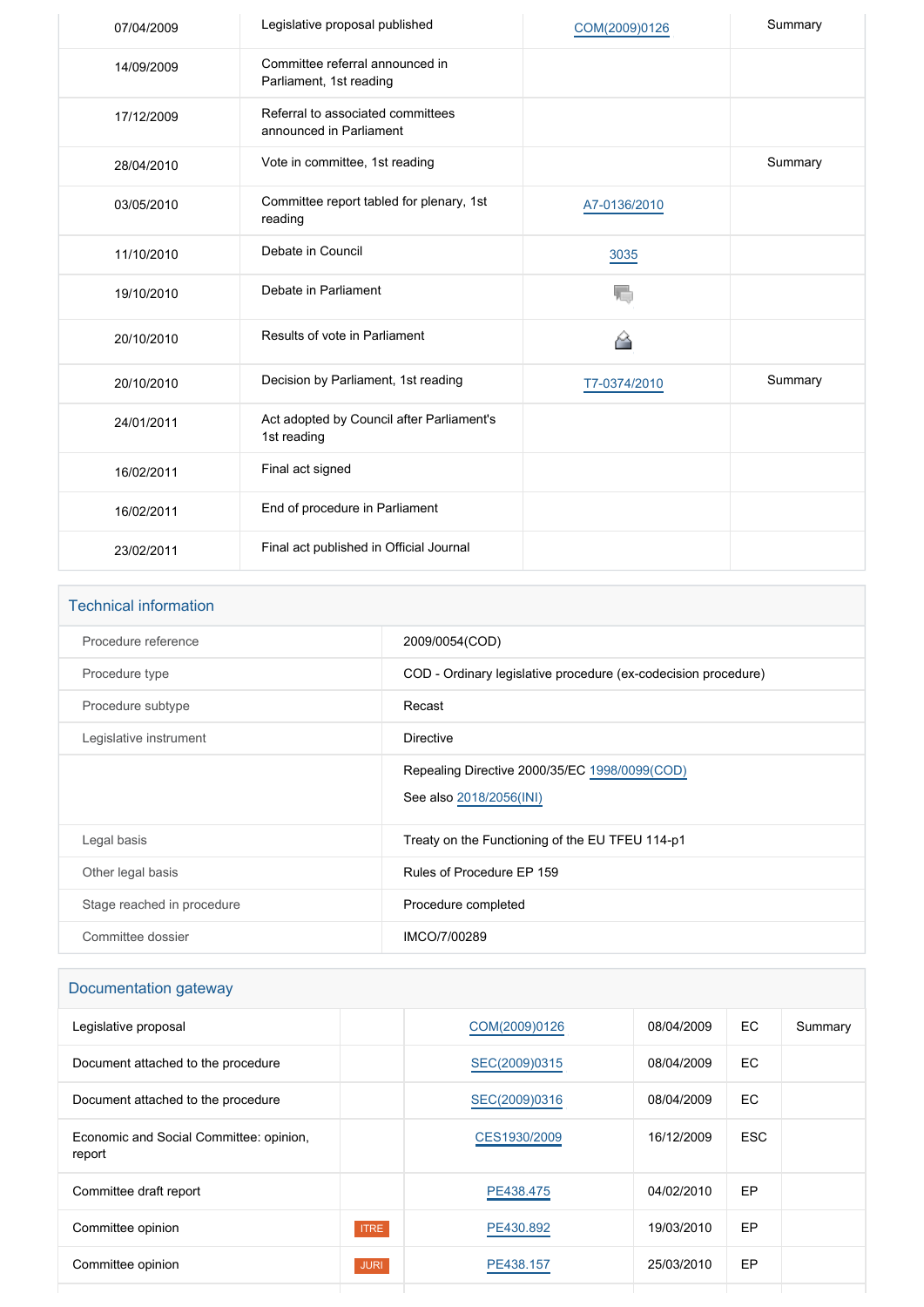| Amendments tabled in committee                                     | PE439.270      | 25/03/2010 | <b>EP</b> |         |
|--------------------------------------------------------------------|----------------|------------|-----------|---------|
| Committee report tabled for plenary, 1st<br>reading/single reading | A7-0136/2010   | 04/05/2010 | EP.       |         |
| Text adopted by Parliament, 1st<br>reading/single reading          | T7-0374/2010   | 20/10/2010 | EP        | Summary |
| Commission response to text adopted in<br>plenary                  | SP(2010)8657/2 | 09/12/2010 | <b>EC</b> |         |
| Draft final act                                                    | 00057/2010/LEX | 16/02/2011 | CSL       |         |
| Follow-up document                                                 | COM(2016)0534  | 26/08/2016 | <b>EC</b> | Summary |
| Follow-up document                                                 | SWD(2016)0278  | 30/08/2016 | EC.       |         |

#### Additional information

| National parliaments | <b>IPEX</b><br><u> La Carlo de Carlo de la Carlo de la Carlo de la Carlo de la Carlo de la Carlo de la Carlo de la Carlo de la C</u> |
|----------------------|--------------------------------------------------------------------------------------------------------------------------------------|
| European Commission  | EUR-Lex                                                                                                                              |

Final act

 [Directive 2011/7](https://eur-lex.europa.eu/smartapi/cgi/sga_doc?smartapi!celexplus!prod!CELEXnumdoc&lg=EN&numdoc=32011L0007) [OJ L 048 23.02.2011, p. 0001](https://eur-lex.europa.eu/legal-content/EN/TXT/?uri=OJ:L:2011:048:TOC) Summary

[Corrigendum to final act 32011L0007R\(01\)](https://eur-lex.europa.eu/smartapi/cgi/sga_doc?smartapi!celexapi!prod!CELEXnumdoc&lg=EN&model=guicheti&numdoc=32011L0007R(01)) [OJ L 233 30.08.2012, p. 0003](https://eur-lex.europa.eu/legal-content/EN/TXT/?uri=OJ:L:2012:233:TOC)

## Commercial transactions: combating late payment. Recast

PURPOSE: to combat late payments in commercial transactions between businesses or between businesses

and public authorities with a view to improving the cash flow of European business.

PROPOSED ACT: Directive of the European Parliament and of the Council.

BACKGROUND: Directive 2000/35/EC was adopted to combat late payment in commercial transactions between businesses or between businesses and public authorities. It specifies, inter alia, that statutory interest may be charged when payment is not made within the contractual or legal deadline.

There is overwhelming evidence that, despite the entry into force of Directive 2000/35/EC late payment in commercial transactions is still a general problem within the EU. In addition, there is also evidence in a number of Member States of unjustifiably long contractual payment periods in transactions involving public administrations. Given the importance of public procurement in the EU (more than 1 943 billion euro per year), late payment by public authorities has a strong negative impact on enterprises. Many public authorities do not face the same financing constraints as businesses and late payment in their case is avoidable. It should therefore be more severely sanctioned when it occurs. Moreover, diverging payment attitudes across the EU might hamper business participation in public tenders, which distorts competition and undermines the functioning of the internal market.

It is therefore essential to modify Directive 2000/35/EC. While safeguarding the main elements of the Directive, it is essential to introduce additional tools to reduce the number of late payments in commercial transactions, to shorten payment periods for public administrations and to substantially reinforce the incentives for public administrations to pay in time by recasting the Directive, incorporating in a single text both the substantive amendments made to the Directive and its unchanged provisions.

IMPACT ASSESSMENT: the Commission considers the following options:

- Option 1: baseline option- comprises a number of recently adopted measures that will quicken the payment process and introduce new means of pursuing judicial and extra-judicial claims for the recovery of outstanding payments for commercial transactions in cross-border cases within the EU.
- Option 2a (non-legislative): the organisation of awareness raising activities targeted at businesses.
- Option 2b (non-legislative): the organisation of awareness raising activities targeted at organisations representing SMEs.
- Option 2c (non-legislative): Publication of information on bad debtors.
- Option 3a (legislative): Harmonisation of payment periods.
	- Option 3a/1: The harmonisation of payment periods between economic operators.

Option 3a/2: the harmonisation of the periods for payment by national authorities to conomic operators.

- Option 3b (legislative): increasing the ?margin? interest rate.
- Option 3c (legislative): the abolition of the threshold.
- Option 3d (legislative): the introduction of a ?Late Payment Fee?.
- Option 3e (legislative): the introduction of a ?Late Payment Compensation?.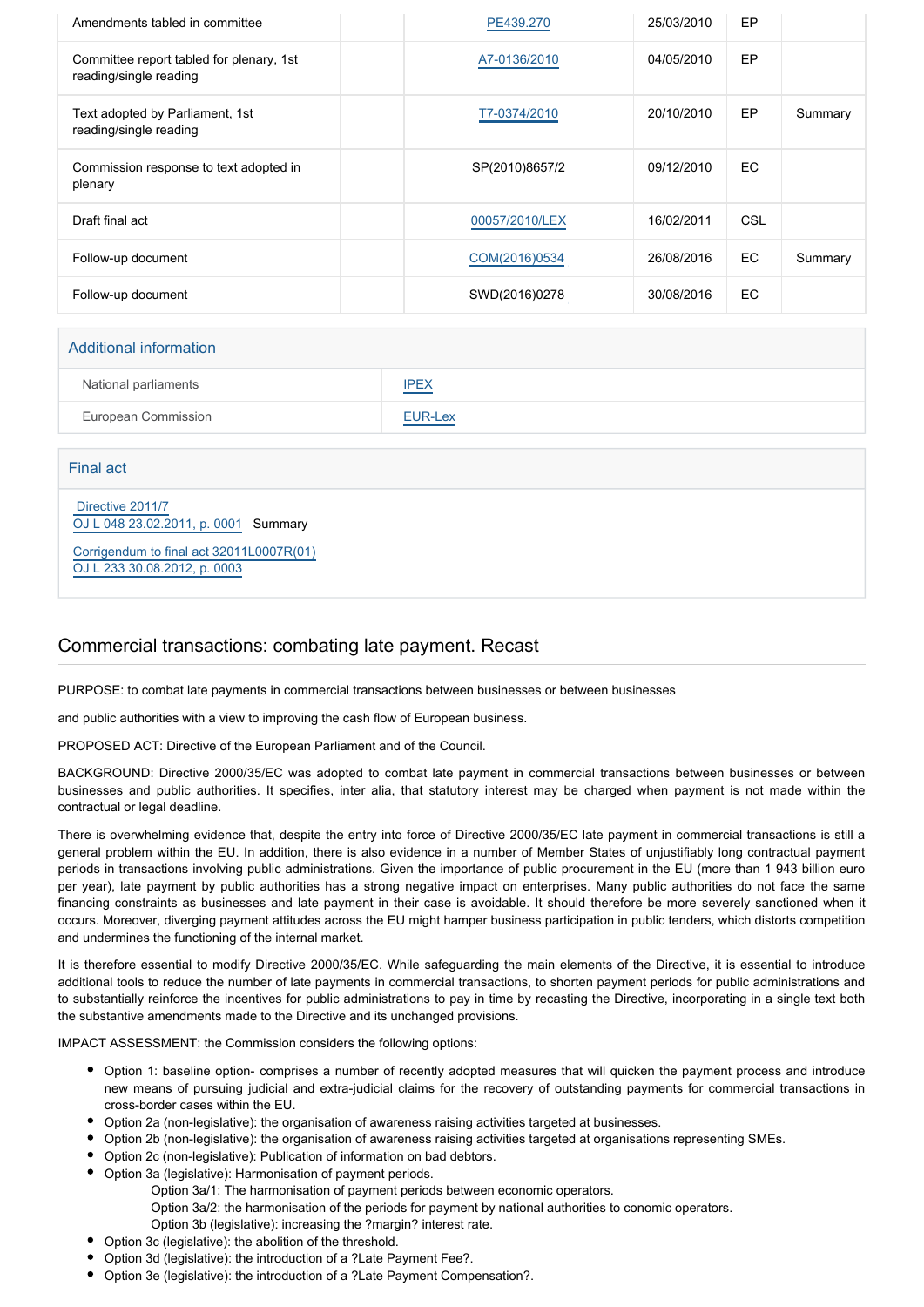Option 3f (legislative): Extending the role of representing organisations.

Only options 3a/2, 3c, 3d and 3e meet the criteria of effectiveness, efficiency and consistency. Therefore, these 4 options constitute the basis of this proposal.

CONTENT: this proposal is part of the Lisbon Agenda for Growth and Jobs and implements the [Small Business Ac](http://www.europarl.europa.eu/oeil/FindByProcnum.do?lang=en&procnum=INI/2008/2237)t which highlighted the importance of SMEs for the competitiveness of the EU economy and the Commission Communication on an [European Economic Recovery](http://www.europarl.europa.eu/oeil/FindByProcnum.do?lang=en&procnum=INI/2008/2334) [Plan](http://www.europarl.europa.eu/oeil/FindByProcnum.do?lang=en&procnum=INI/2008/2334) which called in particular for public authorities to pay invoices for supplies and services within one month.

This recast of Directive 2000/35/EC aims at improving the effectiveness and the efficiency of remedies for late payment through the introduction of an entitlement to the recovery of administrative costs and compensation for internal costs incurred due to late payment.

More specifically, the proposal lays down the following:

the provisions of Directive 2000/35/EC on its scope (Article 1 of this proposal), interest in case of late payment (Article 3), the retention of title (Article 8) and the recovery procedure for unchallenged claims (Article 9) remain fundamentally unchanged. The various definitions and concepts are streamlined and brought together in Article 2.

The reasons for the other proposed substantive amendments are the following:

- Article 1(2) removes the possibility that claims for interest of less than ?5 may be excluded by Member States. This will clear a hurdle for claiming interest for late payments, in particular for SMEs and for late payment in smaller transactions where interest amounts to only a small sum.
- Article 4 specifies that, in the case of late payment, creditors will be entitled to obtain a sum for internal recovery costs related to the amount paid late. The objective is twofold: firstly, the creditor would be able to recover his internal administrative costs related to late payment and, secondly, this would have a deterrent effect on debtors, additional to the statutory interest.
- Article 5 of the proposal tackles late payment by public authorities which will be obliged as a general rule to pay invoices for commercial transactions leading to the delivery of goods or the provision of services within 30 days. Past this period, the creditor will in principle be entitled to compensation of 5% of the amount specified, in addition to the interest for late payment and the compensation for recovery costs. The budgetary impact for national authorities will be proportional to their capacity to ensure compliance with the provisions of the directive. In addition, the expected improvement in payment behaviour of public authorities will help reduce the number of business bankruptcies and thus reduce the social costs that they entail.
- Article 6 of the proposal strengthens the provisions about grossly unfair contractual clauses. It includes a provision whereby a clause which excludes interest for late payment will always be considered as grossly unfair.
- Article 7 obliges Member States to ensure full transparency about the rights and obligations stemming from this directive and in particular to publish the statutory interest rate. This aims at providing in the most appropriate way practical information to businesses, and especially SMEs, and will enable them to take action against debtors paying late.
- Article 10 lays down the monitoring and evaluation system allowing other European institutions and stakeholders an insight into the actual implementation of the Directive.

BUDGETARY IMPLICATIONS: the budgetary implications are limited to administrative expenditure.

#### Commercial transactions: combating late payment. Recast

The Committee on Committee on Industry, Research and Energy adopted the report drawn up by Barbara WEILER (S&D, DE) on the proposal for a directive of the European Parliament and of the Council on combating late payment in commercial transactions (recast). It recommended that the European Parliament?s position at first reading under the ordinary legislative procedure (formerly known as the codecision procedure) should be to amend the Commission proposal as follows:

Definitions: Members made amendments to the definitions of ?"public authority", ?late payment?, and ?interest for late payments?. The latter should not be lower than ?statutory interest, ?which is now defined as simple interest for late payment at a rate which is the sum of the reference rate, plus at least nine (rather than seven) percentage points.

A definition is inserted for checkable invoice, which means a clearly drawn up final invoice which keeps to the agreed order of items and uses the descriptions contained in the contract. The quantity calculations, drawings and other supporting documents required to prove the nature and scope of the work performed must be enclosed with the invoice.

Interest in the case of late payment: Members made the following amendments:

- they clarified that the relevant time limit is 30 calendar days from the date of the invoice, and this applies also to public authorities;
- the date of the receipt of the invoice shall not be subject to a contractual agreement between debtor and creditor;
- the maximum duration of the procedure of acceptance or verification referred to in the text shall not exceed 30 days;
- if the period for payment is fixed in the contract, this shall not exceed 60 days, unless it is specifically agreed between the debtor and the creditor and it does not lead to unjustified damages to any of the contracting parties.

Compensation for recovery costs: the committee specified that when interest for late payment becomes payable in commercial transactions the creditor is automatically entitled to obtain from the debtor, i.e. without the individual creditor?s having to take any action, as a minimum, a fixed sum of EUR 40.It deleted the amounts of compensation in the Commission proposal, and stated that Your Rapporteur considers that an open-ended 1% compensation rate payable on late payments of EUR 10 000 or more could involve significant and disproportionate costs for larger value transactions and may not reflect actual costs.

Furthermore, in the case of multiple claims against the same debtor, the compensation for recovery costs shall be payable only on the sum of the debts and not on the individual claims. Members note that it would not be fair, or consistent with current practice, to compensate the same suppliers? and purchasers? recovery costs for individual claims. This is particularly relevant in the healthcare sector, when hospitals cannot pay a supplier of various types of medicines for individual supplies because of late payment on the part of health insurers.

Payment by public authorities: a new amendment states that for public health institutions and public medico-social institutions, the time limits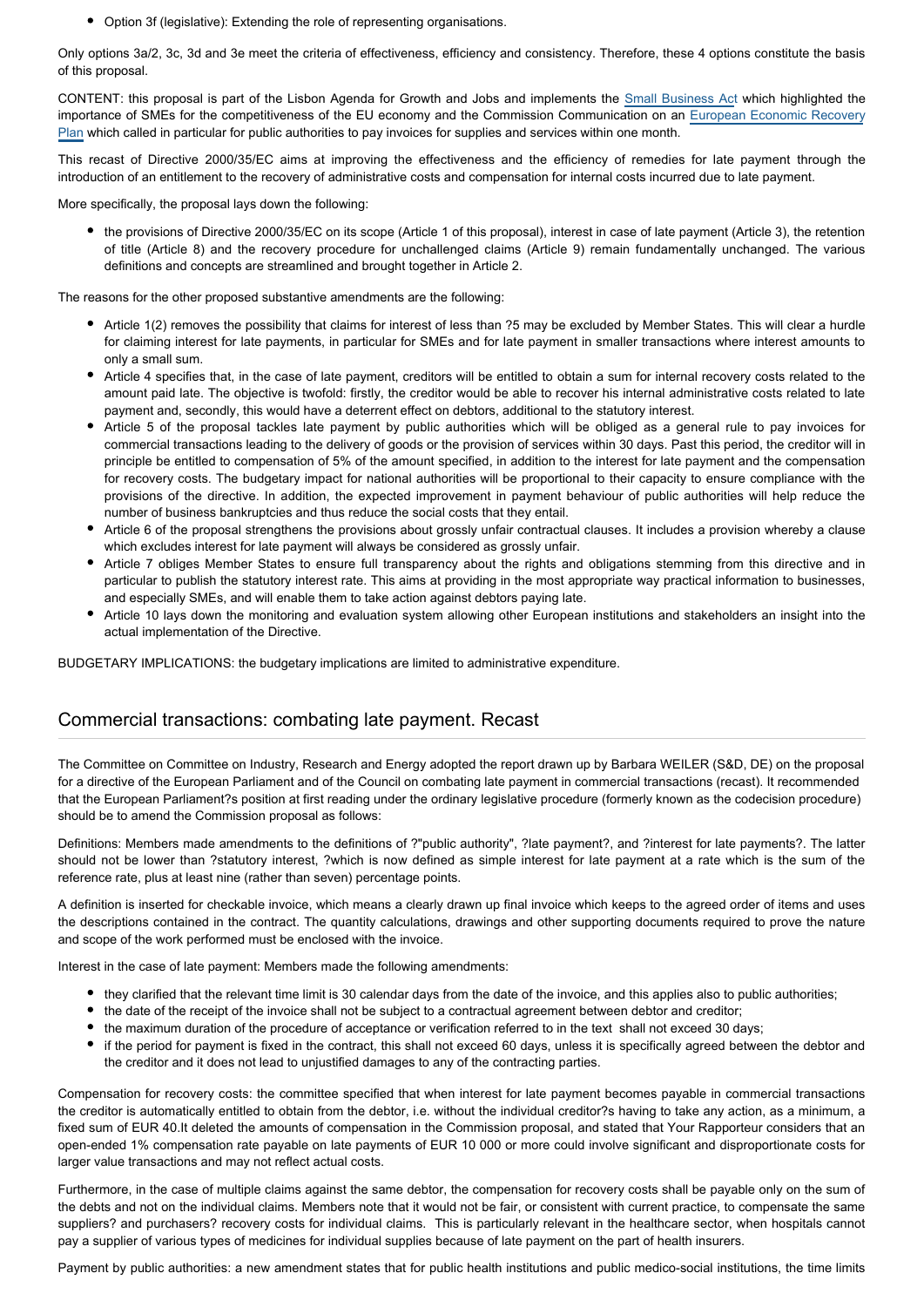referred to in the text (30 calendar days) shall be 60 days.

The committee also considered that the derogation from the 30-day period for verification is open to an indefinite number of interpretations and should therefore be deleted. Moreover, as there is often no level playing field between public purchasers and private suppliers, it leaves a gateway for public authorities to introduce different periods for the verification procedure. Furthermore the amendment specifies the starting date for counting the 30 day-period: the date of the receipt of the goods or services.

Members deleted the clause stating that when interest for late payment becomes payable, the creditor is entitled to a lump sum compensation equal to 5% of the amount due, in additional to the interest for late payment. They stated that it would be an anomaly for penalties to take the form of payments to creditors, since the beneficiaries would be the individuals concerned and not a public authority. Creditors? compensation should take the form of interest.

Unfair contract terms and practices: Members deleted the term ?grossly unfair contractual clauses? and this amendment applies throughout the text. A term or a practice which excludes interest for late payment or compensation for recovery costs, or both, shall always be considered as unfair. Members felt that it is necessary to send a clear message to economic operators that excluding the right to compensation for recovery costs, a right which the proposal seeks to strengthen, is an unfair term which cannot be enforced against creditors and which can give rise to a claim for damages.

Transparency: this article is now called ?transparency and awareness raising?. Member States must publish the applicable statutory interest rate and the procedure relating to payments by public authorities, as a specific guarantee to any possible chain for subcontractors. The Commission shall publish in the Official Journal and on the Internet details of the current statutory rates of interest applying in all the Member States in the event of late payment in commercial transactions. The committee considered that his will ensure greater clarity and easier access for courts and creditors to details of the statutory interest rates applying in the individual Member States, which is of particular importance in connection with cross-border transactions.

Member States shall, where appropriate, use professional publications, promotion campaigns or any other functional means to increase awareness of the remedies for late payment among businesses. They may encourage the establishment of prompt payment codes which set out clearly defined payment time limits and a proper process for dealing with any payments that are in dispute, or any other initiatives that tackle the crucial issue of late payment and contribute to developing a culture of prompt payment which supports the aims of the Directive. Furthermore, Member States shall make efforts to encourage the publication of a list of prompt payers to foster the spread of good pratice.

Lastly, the committee inserted a new clause on payment schedules. It states that the Directive shall be without prejudice to the ability of parties to agree, subject to the relevant provisions of applicable national law, on payment schedules providing for the amounts due to be paid by instalments over a period of time. In such cases, where any of the instalments is not paid at the agreed date, interest, compensation and other penalties provided for in this Directive shall be calculated solely on the basis of overdue amounts.

The committee felt that staggered payment arrangements may contribute to ensure liquidity of businesses and SMEs in particular. It is therefore appropriate to clarify that parties to a commercial transaction remain entirely free to agree, subject to the application of the relevant provisions of national law, on arrangements of this kind; and that in the event of late payment of one instalment, interest, compensation and other penalties should be calculated solely on the basis of overdue amounts.

## Commercial transactions: combating late payment. Recast

The European Parliament adopted by 612 votes to 12, with 21 abstentions a legislative resolution on the proposal for a directive of the European Parliament and of the Council on combating late payment in commercial transactions (recast).

The Parliament adopted its position at first reading under the ordinary legislative procedure (formerly known as the codecision procedure). The amendments adopted in plenary are the result of a compromise reached between the European Parliament and the Council. Parliament amends the Commission?s proposal as follows:

Subject matter and scope: the amended text specifies that the aim of this Directive is to combat late payment in commercial transactions, in order to ensure the proper functioning of the internal market, thereby fostering the competitiveness of businesses and in particular of SMEs

Definitions: ?late payment? means payment not made within the contractual or statutory period of payment. A debtor?s payment is considered late if the creditor does not receive the money by the agreed date and has fulfilled its contractual and legal obligations.

?Amount due? means the principal sum which should have been paid within the contractual or statutory period of payment, including the applicable taxes, duties, levies or charges specified in the invoice or the equivalent request for payment.

Interest on late payments ? transactions between undertakings: Member States shall ensure that if the date or period for payment is not fixed in the contract, the creditor is entitled to interest for late payment upon the expiry of any of the following time-limits:

- 30 calendar days following the date of receipt by the debtor of the invoice or an equivalent request for payment ;
- if the date of the receipt of the invoice or the equivalent request for payment is uncertain, 30 calendar days after the date of receipt of the goods or services.

In addition, Member States shall ensure that:

- the maximum duration of the procedure of acceptance or verification does not exceed 30 calendar days from the date of receipt of the goods or services, unless otherwise expressly agreed in the contract and provided it is not grossly unfair to the creditor;
- the period for payment fixed in the contract does not exceed 60 calendar days, unless otherwise expressly agreed in the contract and provided it is not grossly unfair to the creditor.

Compensation for recovery costs: when interest for late payment becomes payable in commercial transactions, the creditor is entitled to obtain from the debtor, as a minimum, a fixed sum of EUR 40. This fixed sum is payable without the necessity of a reminder and as compensation for the creditor's own recovery costs.

The creditor shall, in addition to the fixed sum, be entitled to obtain reasonable compensationfrom the debtor for any recovery costs exceeding that fixed sum and incurred due to the debtor's late payment. This could include expenses incurred, inter alia, in instructing a lawyer or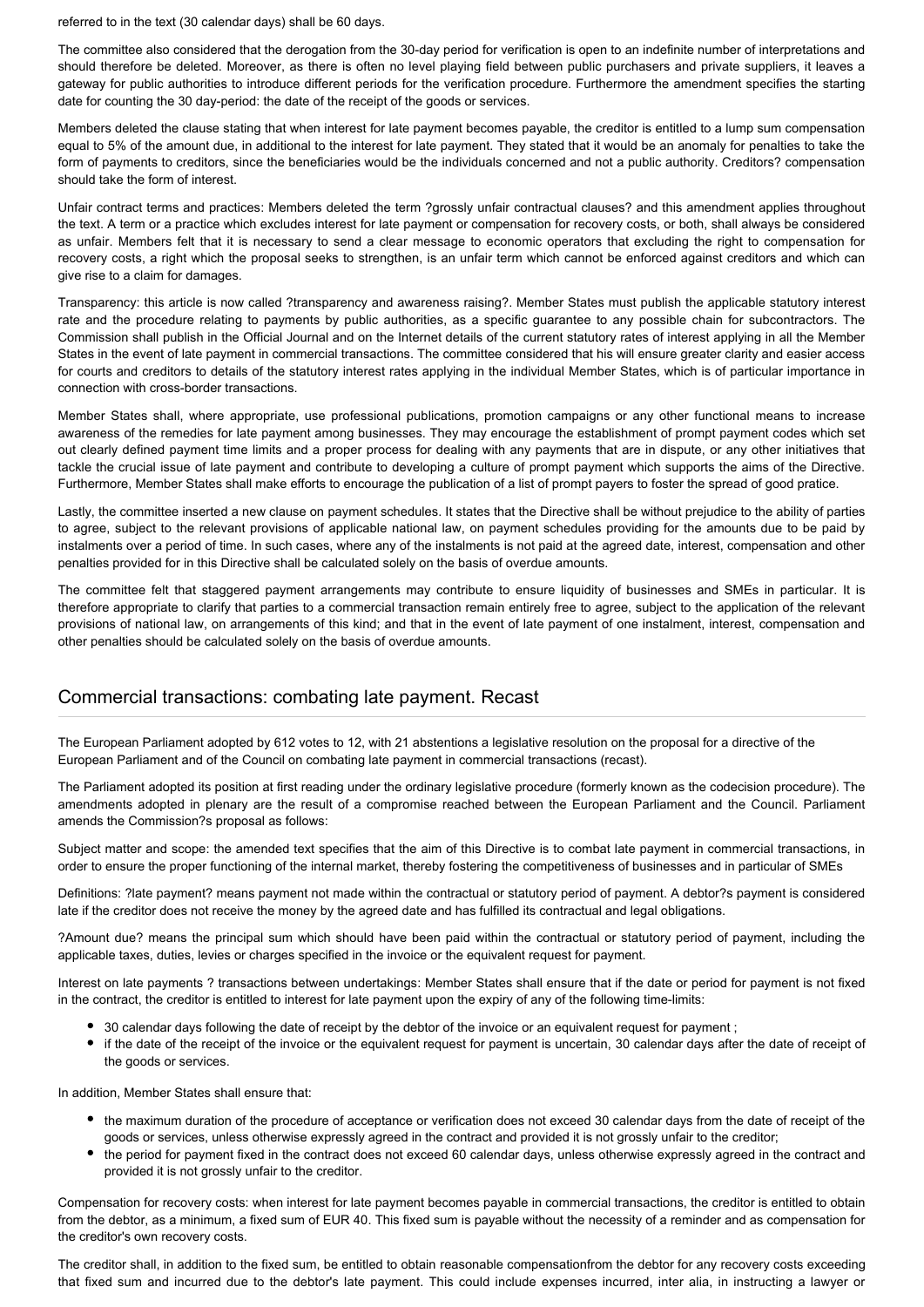employing a debt collection agency.

Transactions between undertakings and public authorities: in commercial transactions where the debtor is a public authority , the creditor is entitled upon expiry of the period defined in the Directive to statutory interest for late payment , without the necessity of a reminder, where the following conditions are satisfied:

Member States shall ensure that :

- the period for payment does not exceed any of the following time-limits: i) 30 calendar days following the date of receipt by the debtor of the invoice or an equivalent request for payment; ii) if the date of receipt of the invoice or the equivalent request for payment is uncertain, 30 calendar days after the date of the receipt of the goods or services;
- the date of receipt of the invoice is not subject to a contractual agreement between debtor and creditor.

Member States may extend the time-limits up to a maximum of 60 calendar days for:

- any public authority which carries out economic activities of an industrial or commercial nature by offering goods or services on the market and which is subject as a public undertaking to the transparency requirements laid down in Commission Directive 2006/111/EC;
- public entities providing healthcare which are duly recognised for that purpose.

If a Member State decides to extend the time-limits in accordance with the first subparagraph, it shall send a report on its implementation to the Commission within five years of the entry into force of this Directive. On this basis, the Commission shall submit a report to the European Parliament and the Council indicating which Member States have extended the time-limits in and taking into account the impact on the functioning of the internal market, in particular on SMEs. That report shall be accompanied by any appropriate proposals.

Member States shall ensure that:

- the maximum duration of a procedure of acceptance or verification does not exceed 30 calendar days from the date of receipt of the goods or services , unless otherwise expressly agreed in the contract and any tender documents and provided it is not grossly unfair to the creditor;
- the period for payment fixed in the contract does not exceed the time-limits, unless otherwise expressly agreed in the contract and provided it is objectively justified in the light of the particular nature or features of the contract, and that it in any event does not exceed 60 calendar days.

Unfair contractual terms and practices: the Directive should prohibit abuse of freedom of contract to the disadvantage of the creditor.

As a result, where a term in a contract or a practice relating to the date or period for payment, the rate of interest for late payment or the compensation for recovery costs is not justified on the grounds of the terms granted to the debtor, or it mainly serves the purpose of procuring the debtor additional liquidity at the expense of the creditor, it may be regarded as constituting such an abuse. For that purpose, any contract term or practice grossly deviating from good commercial practice, contrary to good faith and fair dealing, should be regarded as unfair to the creditor.

In particular, the outright exclusion of the right to charge interest should always be considered as grossly unfair, whereas the exclusion of the right to compensation for recovery costs should be presumed to be grossly unfair.

In the context of enhanced efforts to prevent the abuse of contractual freedom to creditors? detriment, in the amended Directive, officially recognised bodies, and bodies with a legitimate interest in, representing undertakings should be able to take action before national courts or administrative bodies in order to prevent the continued use of contract terms or practices which are grossly unfair to the creditor.

Transparency and awareness raising: Member States shall ensure transparency about the rights and obligations stemming from this Directive, including by making publicly available the applicable rate of statutory interest for late payment. Furthermore, the Commission shall make publicly available on the Internet details of the current statutory rates of interest which apply in all the Member States in the event of late payment in commercial transactions.

Member States shall i) use professional publications, promotion campaigns or any other functional means to increase awareness of the remedies for late payment among businesses; ii) encourage the establishment of prompt payment codes which set out clearly defined payment time-limits and a proper process for dealing with any payments that are in dispute; iii) encourage the publication of a list of prompt payers.

Payment schedules: it is stipulated that this Directive shall be without prejudice to the ability of parties to agree, subject to the relevant provisions of applicable national law, on payment schedules providing for instalments. In such cases, where any of the instalments is not paid by the agreed date, interest and compensation provided for in this Directive shall be calculated solely on the basis of overdue amounts.

Recovery procedures for unchallenged claims: Member States shall ensure that an enforceable title can be obtained, including through an expedited procedure and irrespective of the amount of the debt. They shall carry out this duty in accordance with their respective national laws, regulations and administrative provisions.

#### Commercial transactions: combating late payment. Recast

PURPOSE: to combat late payment in commercial transactions, in order to ensure the proper functioning of the internal market, thereby fostering the competitiveness of undertakings and in particular of SMEs.

LEGISLATIVE ACT: Directive 2011/7/EU of the European Parliament and of the Council on combating late payment in commercial transactions.

CONTENT: following the agreement reached with the European Parliament at first reading, the Council adopted a directive laying down new rules in relation to combating late payment in commercial transactions.

The reduction in the number of late payments in commercial transactions is one of the ten principles cited in the [Small Business Act](http://www.europarl.europa.eu/oeil/FindByProcnum.do?lang=en&procnum=INI/2008/2237) for Europe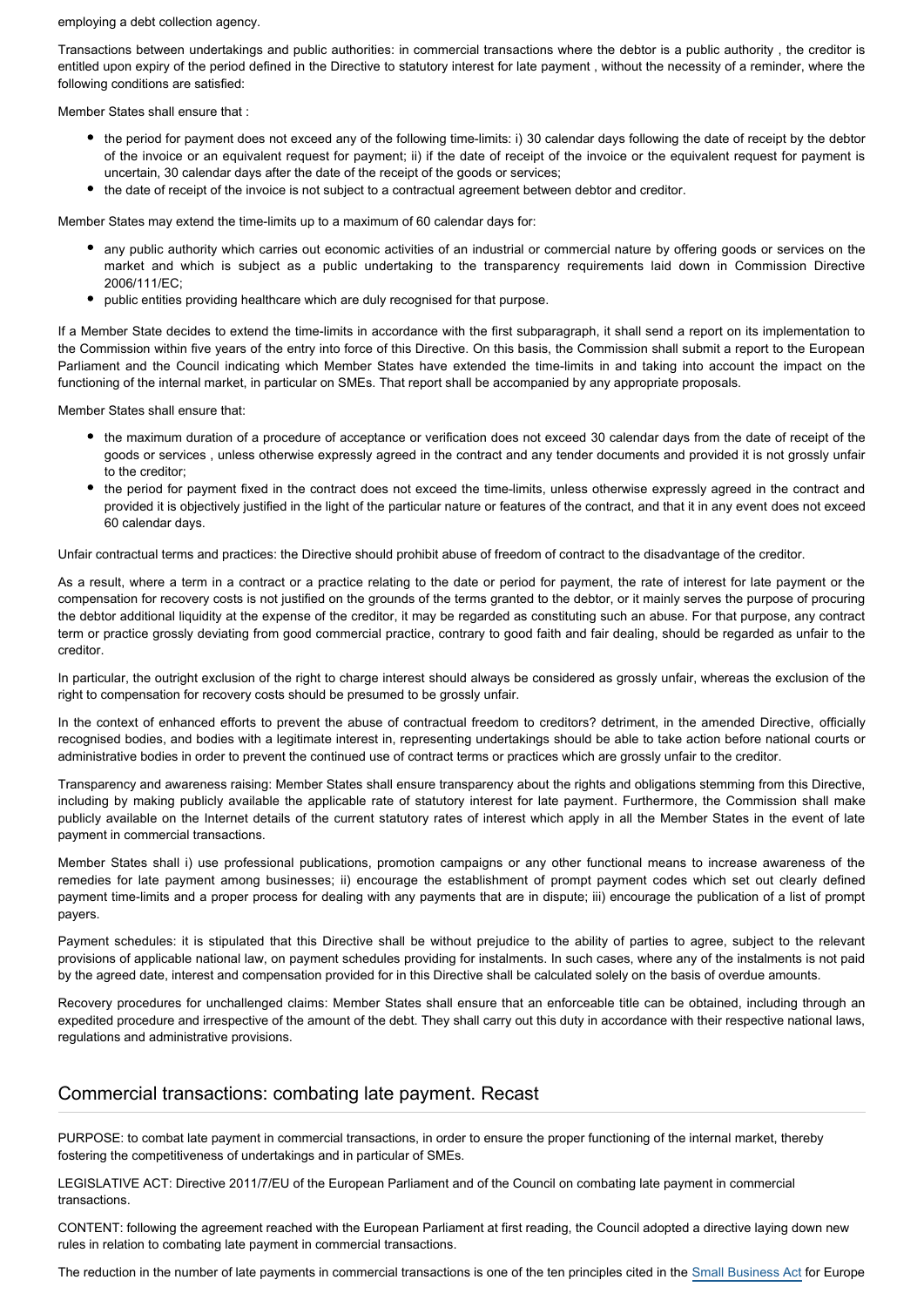as a means to help SMEs to deal with the difficult market conditions currently being experienced.

This Directive lays down the specific deadlines for the payment of invoices and establishes a right to compensation in the event of late payment in all commercial transactions, whether they relate to transactions between private or public undertakings, or between undertakings and public authorities. The Member States may exclude debts that are subject to insolvency proceedings, including proceedings aimed at debt restructuring.

Payment terms: under the new rules, the creditor is entitled to interest for late payment without the necessity of a reminder, where the following conditions are satisfied: a) the creditor has fulfilled its contractual and legal obligations; and (b) the creditor has not received the amount due on time, unless the debtor is not responsible for the delay. The creditor is entitled to interest for late payment from the day following the date or the end of the period for payment fixed in the contract.

Where the date or period for payment is not fixed in the contract, the creditor is entitled to interest for late payment upon the expiry of the period of 30 calendar days following the date of receipt by the debtor of the invoice or an equivalent request for payment or, where the date of the receipt of the invoice or the equivalent request for payment is uncertain, 30 calendar days after the date of receipt of the goods or services.

As a general rule, the period for payment fixed in the contract does not exceed 60 calendar days, unless otherwise expressly agreed in the contract and provided it is not grossly unfair to the creditor.

In transactions between undertakings and public authorities, a derogation in the Directive allows certain public undertakings, as well as enterprises providing healthcare, to extend the statutory payment period up to a maximum of 60 calendar days. If a Member State decides to extend the time limits in accordance with the Directive, it shall send a report on such extension to the Commission by 16 March 2018.

Compensation for recovery costs: where interest for late payment becomes payable in commercial transactions, the creditor is entitled to obtain from the debtor, as a minimum, a fixed sum of EUR 40. The fixed sum is payable without the necessity of a reminder and as compensation for the creditor?s own recovery costs.

In addition to the fixed sum, be entitled to obtain reasonable compensation from the debtor for any recovery costs exceeding that fixed sum and incurred due to the debtor?s late payment. This could include expenses incurred, inter alia, in instructing a lawyer or employing a debt collection agency.

Unfair contractual terms and practices:any contractual term or a practice relating to the date or period for payment, the rate of interest for late payment or the compensation for recovery costs is either unenforceable or gives rise to a claim for damages if it is grossly unfair to the creditor.

Recovery procedures for unchallenged claims: Member States shall ensure that an enforceable title can be obtained, including through an expedited procedure and irrespective of the amount of the debt, normally within 90 calendar days of the lodging of the creditor?s action or application at the court or other competent authority, provided that the debt or aspects of the procedure are not disputed.

Transparency and awareness raising: Member States shall ensure transparency regarding the rights and obligations stemming from this Directive, including by making publicly available the applicable rate of statutory interest for late payment. The Commission shall make publicly available on the Internet details of the current statutory rates of interest which apply in all the Member States in the event of late payment in commercial transactions.

Report: by 16 March 2016, the Commission shall submit a report to the European Parliament and the Council on the implementation of this Directive. The report shall be accompanied by any appropriate proposals.

ENTRY INTO FORCE: 15/03/2011.

TRANSPOSITION: 16/03/2013.

## Commercial transactions: combating late payment. Recast

The Commission presented a report on the implementation of Directive 2011/7/EU of the European Parliament and of the Council on combating late payment in commercial transactions.

This report assesses whether the Directive is on track to achieve its intended objectives and includes recommendations on how to improve its implementation.

Evaluation of the Directive: there are three key factors that rendered a definitive ex-post evaluation a challenge: (i) the recent entry into force of the Directive; (ii) the difficulty to isolate the role of the Directive in changes seen on the ground; (iii) external conjuncture such as the financial crisis and the economic situation of certain Member States.

The evaluation of the Directive was conducted against five criteria: effectiveness, efficiency, coherence, relevance and EU added value. It reveals that:

- the Directive has raised awareness of the problem of late payment and has placed the issue high on the political agenda. In response, governing authorities in a number of Member States are adopting structural and voluntary measures to support the provisions of the Directive;
- although public entities in more than half of all Member States are not yet respecting the 30-day limit imposed by law, supplementary efforts are being undertaken and the overall trend is already showing signs of improvement. In the private sector, with the exception of a handful of Member States that record poor figures in this area, the periods established in the Directive appear to be broadly respected;
- many SMEs continue to accept long payment terms imposed by larger companies and approximately half of all creditors do not exercise their rights to claim late payment interest, compensation and recovery costs as provided for by the Directive for fear of damaging their commercial relationships;
- there is little evidence to date that the Directive has had a measureable impact on businesses' liquidity and facilitated cross-border trades;
- several factors have contributed to an effective application of the Directive. These include measures adopted at national level (i.e.